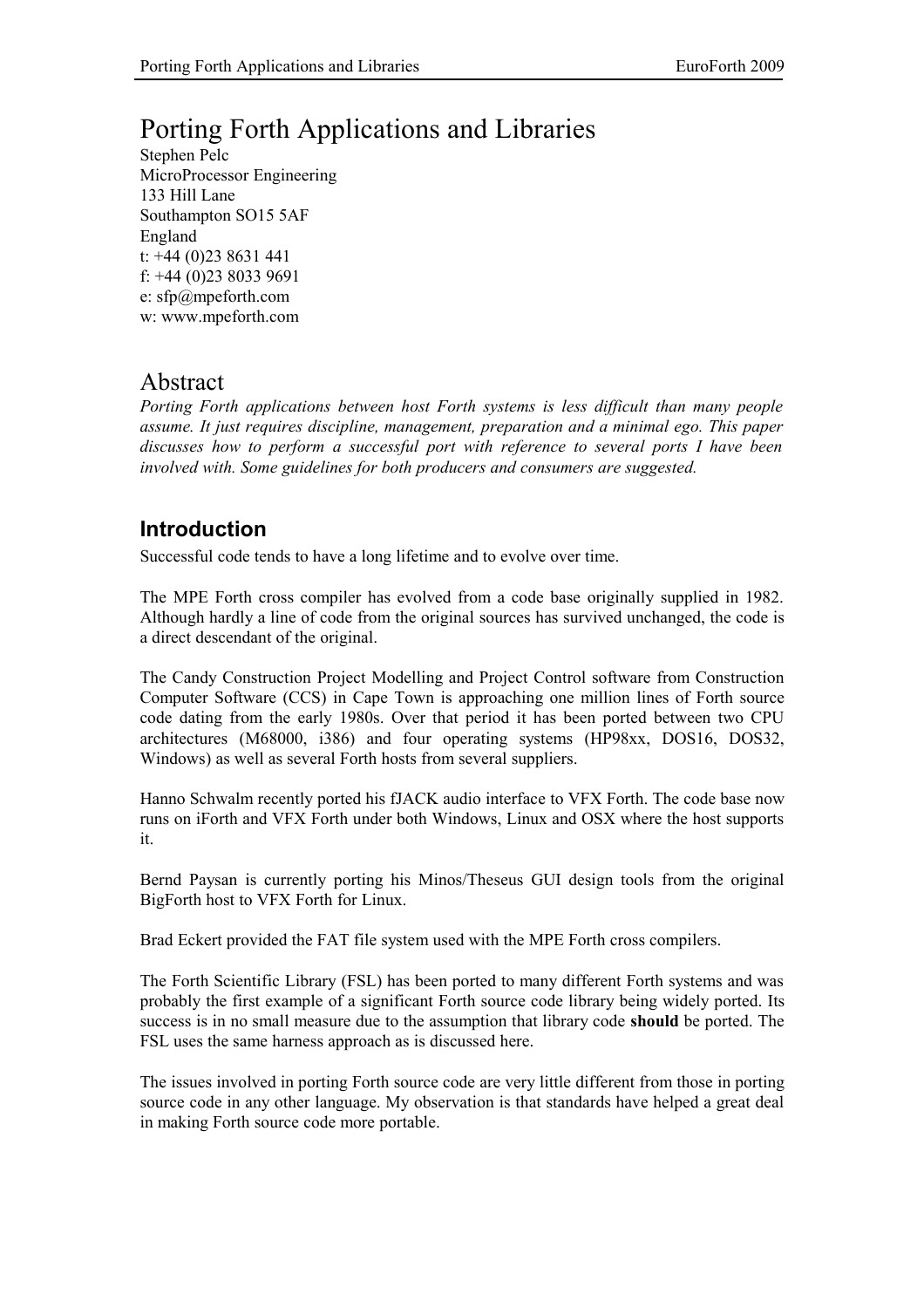# **Why do the port?**

The motivations for porting Forth code depend heavily on whether the code is an application or a library.

Maintainers of applications usually see themselves as tool **users** rather than tool **makers**. Although this line is blurred in large applications, many companies producing applications see the compiler as outside their core competency. Why should a manufacturer of construction planning software or mass spectrometers write Forth compilers? Using a thirdparty compiler enables then to take advantage of improvements introduced for all users rather than just those required by the application. In turn, if their current Forth system does not support a particular operating system, e.g. Intel OSX, the authors can turn to a Forth host that does support that operating system.

Source code libraries gain by widespread use. You don't reinvent the wheel, you use existing code. You don't waste time learning the details of a web protocol, an audio interface or a GUI, you use existing tools and get your job done faster. Successful libraries influence standards and make other peoples lives easier. Successful use of libraries enables you to do more with your time.

# **Why not do the port?**

The main reason for not doing a port, either from one system or to another, is that you need your code to be smaller or faster. In the desktop world, size is no argument for any Forth application I know of, and both compilers and PC hardware improve over time. The speed/space reason is often advanced in the embedded systems world as it would force a hardware change. In many instances this is a fallacious argument.

The majority of embedded Forth applications are produced in volumes of less than 10,000 units per year. Changing from a 8/16 bit CPU with 60kb of Flash and 4kb of RAM to a much faster 32 bit CPU with 512kb Flash and 64kb of RAM and vastly more peripherals will cost in the range of 1 to 2 dollars/EU/pounds, and greatly extend the lifetime and potential features of the product. The additional hardware cost is easily saved in reduced software development costs.

MPE has had several clients who have stayed with what they know, only to come back five years later saying that they now need to change and that the five years have been very expensive.

# **When should I port?**

Most people port code to another platform when they need to make a step change in the capability of the application.

Programmers of desktop applications may need to move to a new platform or use a feature or library that is unique to a particular Forth host. Embedded systems developers make the change when they run out of memory on an 8/16 bit system or need facilities such as USB, file systems or TCP/IP stacks. Don't even **think** about bank switching – it will cost you a fortune!

Whatever the reasoning, the decision to port must be considered and the porting process managed.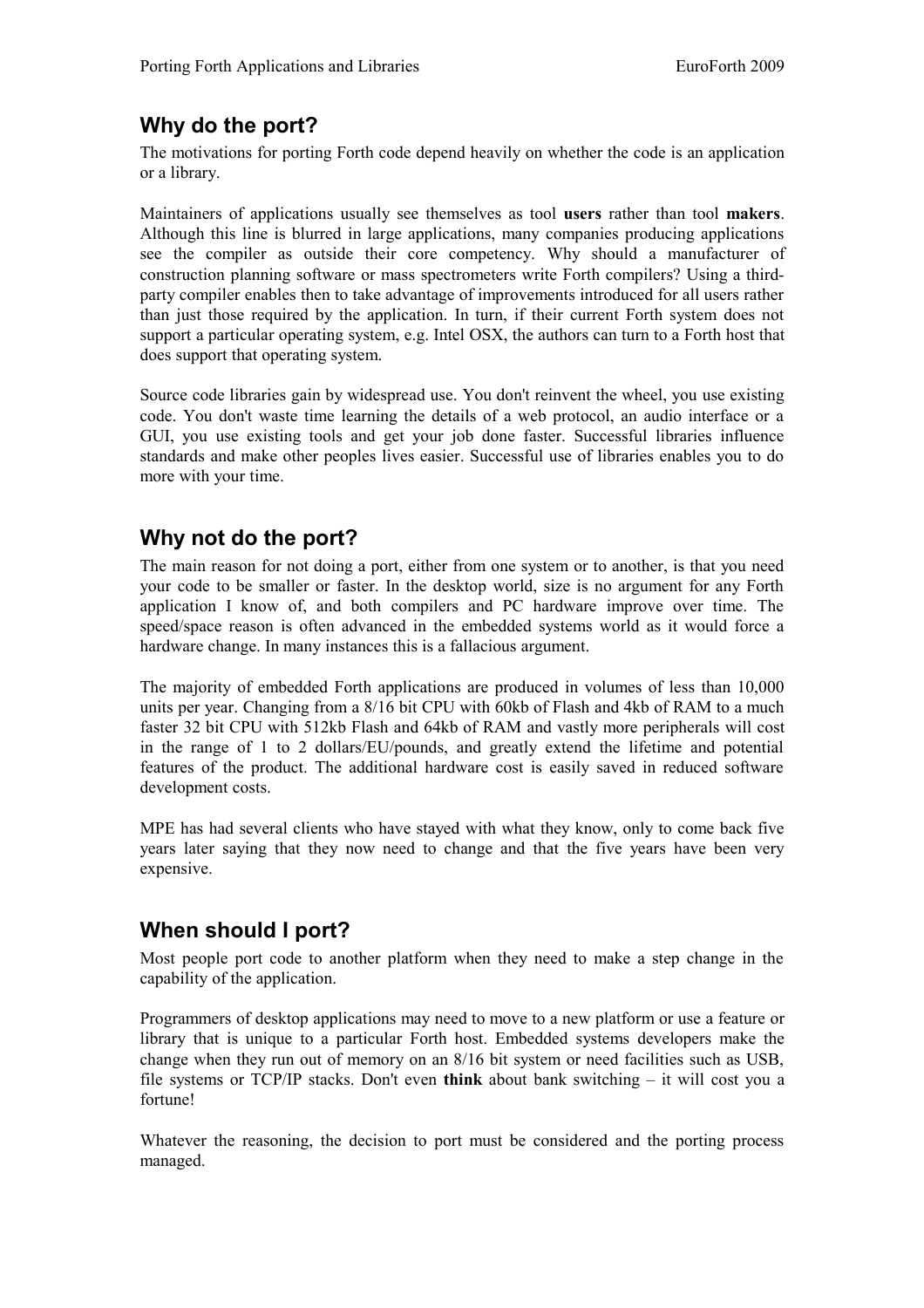## **Process**

The successful application ports that I have been involved with have all followed a similar process. Library ports to a new host follow the same basic process.

- 1) Preparation eliminate host specific code and/or move it to a host-specific harness.
- 2) Line in the sand draw a line in the code. What's below it can be changed between hosts, what's above it cannot be changed.
- 3) Dual build compile the same code base on the old and the new hosts and retest on both hosts
- 4) Decision time can you add your new features to the both hosts, or must you abandon one? If you are moving from DOS to Linux or Windows, your objective may well be to abandon DOS.
- 5) New features only at this stage should you introduce new features.

I have observed an application of 800,000 lines of Forth source code ported in six months using this process.

#### *Preparation*

If you rely on host-specific features, they will break your code later. To avoid this, move all such code to a host-specific harness file or directory of files. The harness for your existing host should be fully **documented in the source code**. The harness will become the model for the new hosts.

Code that causes problems includes standard words that have host-specific extensions, e.g. some Forths use range checks in **/STRING** whereas many do not. It is far better to rename this version to something else. A global search/replace on your source tree is much cheaper than days spent chasing bugs. Other nightmares come from words that are common, but have different meanings and semantics on different hosts, e.g. **FOR** and **NEXT**.

Many Forth systems use a vectored I/O model for redirecting **KEY**, **EMIT** and friends to different devices or displays. You will need to find a way to isolate the differences from your application code.

Other sources of error will come from words that effectively split execution into two words, but do not use **:** and ; to do it. The ANS standard does not permit words to define other words inside themselves and some compilers take advantage of this. Such words will need host-specific hooks into the compiler.

Remove all coded definitions, rewrite them in high level for the harness model. You can always rewrite them later if you have to. Forth assemblers for the same host CPU are very rarely compatible, so remove problems before they occur.

This phase essentially forces you to perform a code review of your source tree. Do not be surprised if you find and correct existing bugs!

#### *Line in the sand*

The objective is find a place in your load order above which no code needs to be changed to make the application work on the new host. You will not get right immediately, but is important that the setting of the line is managed and that programmers buy into the idea. There must be a manager of the process.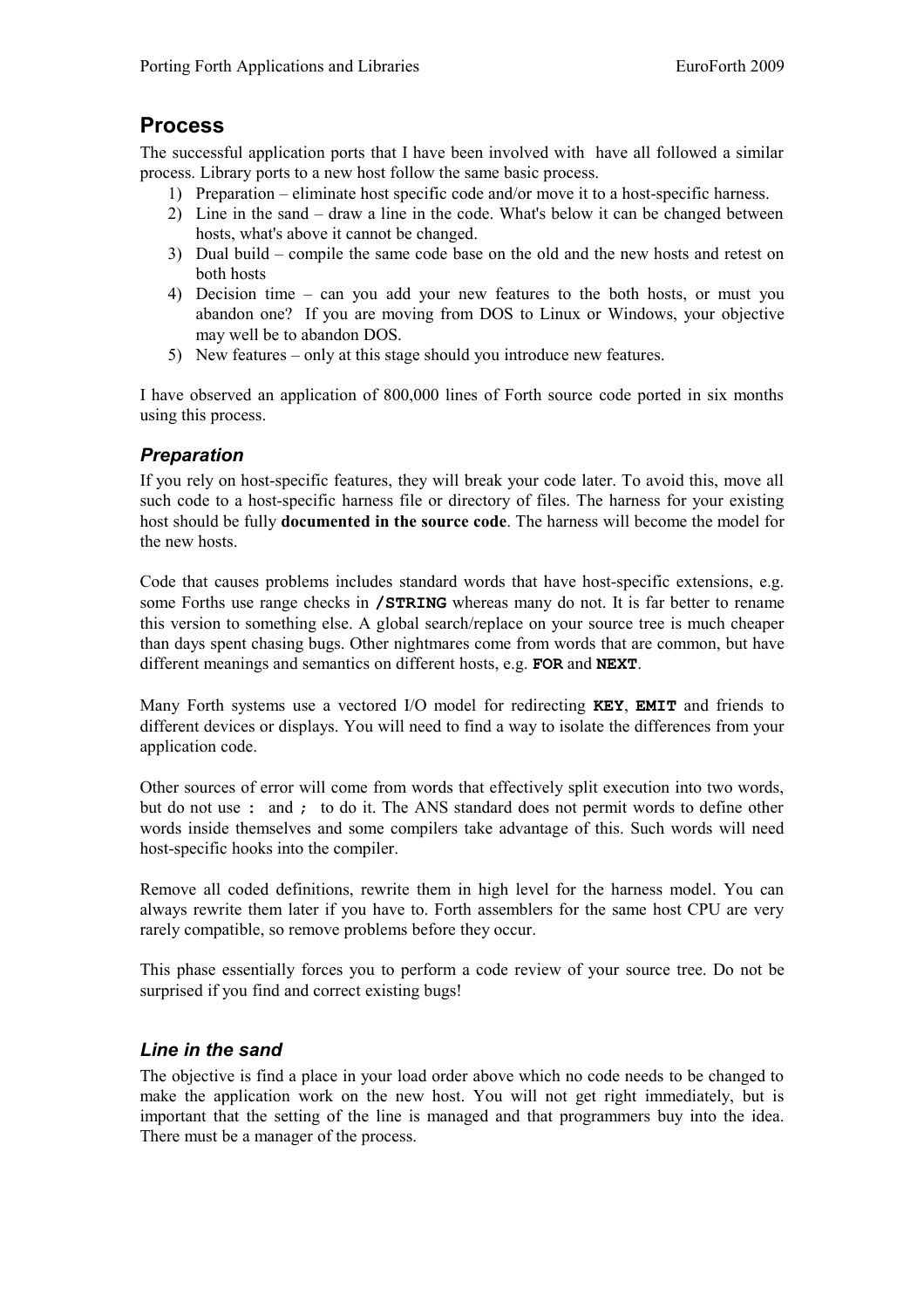There's always a big temptation to put conditional compilation into the code above the line. This only indicates that that some piece of code should be changed and the host-specific parts moved into the harness layer. The porting process is a matter of constant negotiation between the partners.

#### *Dual build*

The point of the process is to be able to test that the new version runs identically to the one on the old host. You must be able to share data between them.

Do not add new features. This is only a port, you do not want to be debugging new features yet.

At the end of this stage you will have two harnesses – one for the old system, one for the new.

#### *Decision time*

If you are porting a library, you have now completed you first port. Your harnesses need to be reviewed. It is in your own interest to reduce the size of the harnesses where possible – it will make future ports easier.

When porting an application, you are probably not going to be able to make all users convert to the new system immediately. Therefore you need to make a decision as to whether to maintain the dual build for a while so that the old host can be extended too, or whether to put the application on the old host on "care and maintenance only". This decision is essentially a commercial decision.

Where you are porting between (say) Windows and Linux, you will probably have already made, or be in a good position to make, decisions about how to manage the differences between GUIs. Embedded systems developers will be in a position to review speed, space and power budgets.

It is important to (try to) predict what evolution the code will make over the next few years. If you have moved from Windows to Linux, will you want to go to OSX as well? Now that you've moved from a 16 bit CPU to a 32 bit CPU, will you want a file system and a TCP/IP stack? What will be the consequences of these decisions on your harnesses, e.g. for vectored I/O.

#### *New features*

Now that you have made your decisions and reviewed the harness code, you can plan your new features.

Application developers who have chosen to abandon the old host will be very tempted to optimise the code base for the new host. Be **very** cautious. The process of building the harness has also contributed to layering the software, which has its own benefits. Where you can profitably take benefit is in removing code that has equivalents in the new host. In embedded systems, the appearance of vectored I/O in the new host may permit considerable simplification.

Library developers should seriously consider doing another port. The effect of another port is to consolidate the harness code. The result of this to make it much easier for third parties to do their own ports, which in turn increases the take-up of the code.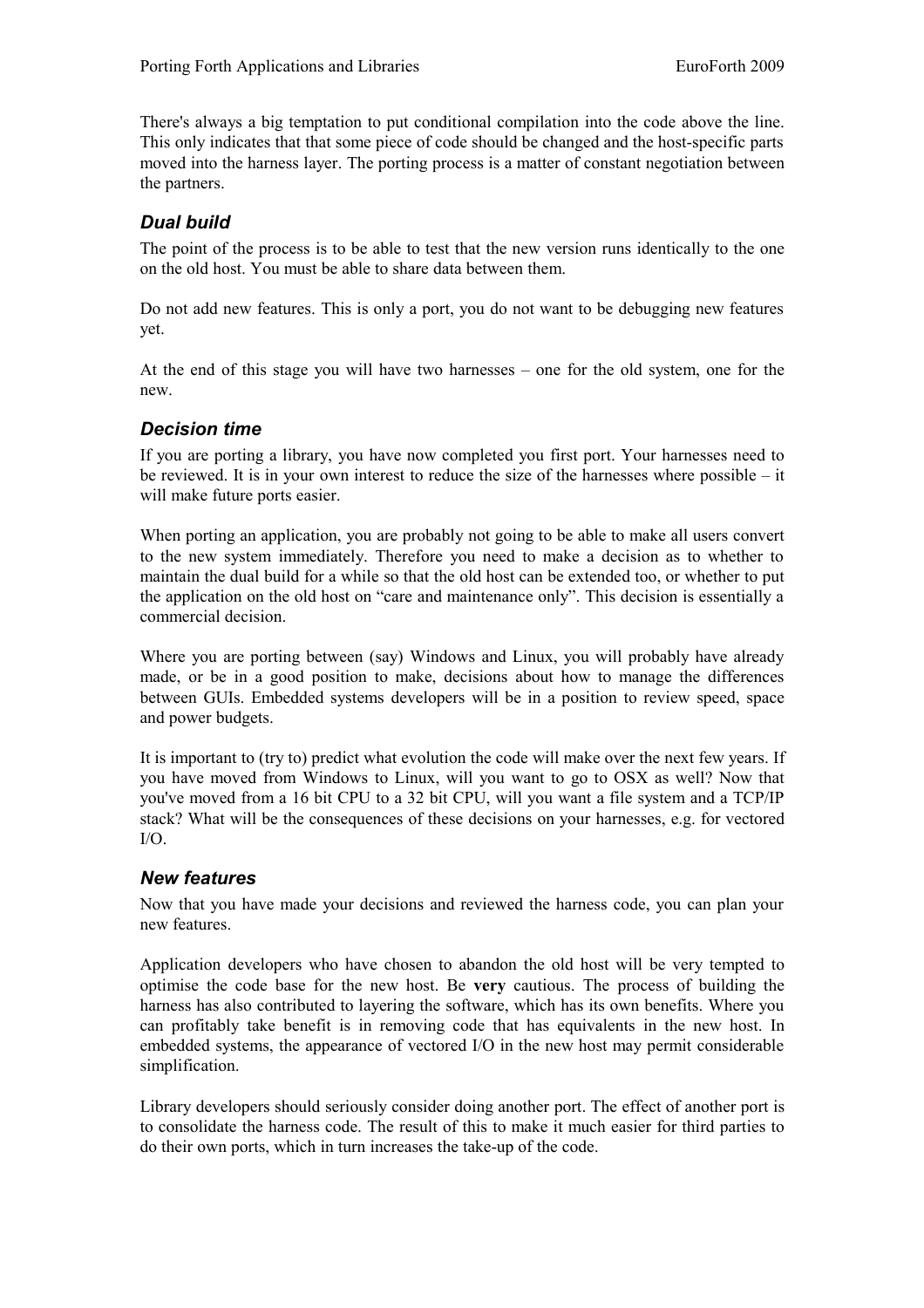### **Guidelines**

#### *Harness documentation*

*Documentation is like sex: when it is good, it is very, very good; and when it is bad, it is better than nothing. Dick Brandon*

Yes, this guideline comes first. The harnesses are the specification by example.

The documentation should be in the source code. Programmers don't use Word or OpenOffice, they use UltraEdit or Vi. Stack comments must be accurate, and every word should have at least a one-line description. Literate programming tools for Forth are available. It may take 10% longer to write the code, but you'll save more time during testing and debugging. Once you start documenting your code as just a part of programming, you will see the advantages and apply it to all code.

Put the design notes at the top of each section.

#### *Keep it simple*

*Debugging is twice as hard as writing the code in the first place. Therefore, if you write the code as cleverly as possible, you are, by definition, not smart enough to debug it. (Brian Kernighan)*

*The competent programmer is fully aware of the strictly limited size of his own skull; therefore he approaches the programming task in full humility, and among other things he avoids clever tricks like the plague. (Edsger Dijkstra)*

Simple, well factored code is the key to maintainable code. Guru code and clever tricks will bite you later. Identify these, re-factor them, and move the nasty bits to the harness layer. An example comes from the MPE assemblers, which can be switched between opcode-first (prefix) and opcode-last (postfix) modes. This is done using **?PREFIX** to separate the opcode construction code according to when it has to be executed. The original code is a Forth classic by Bob Smith from the 1987 FORML conference.

```
: prefix? \setminus -- t/f ; true if in prefix mode
    <prefix> @ ;
2variable aprior
: ?prefix \ struct -- struct' ; executes previous opcode
    prefix? if
     r> \qquad \qquad \qquad \qquad \qquad \qquad \qquad \qquad \qquad \qquad \qquad \qquad \qquad \qquad \qquad \qquad \qquad \qquad \qquad \qquad \qquad \qquad \qquad \qquad \qquad \qquad \qquad \qquad \qquad \qquad \qquad \qquad \qquad \qquad \qquad \qquad \q\setminus exchange with contents of APRIOR
      >r \longrightarrow \vee will use previous return address
    endif
;
```
Opcode descriptions often take the form:

: opType  $\longrightarrow$  opcode --; -create , does> ?prefix … ;

This code makes several assumptions that are dangerous:

- 1) The return address is a single cell on the top of the Forth return stack.
- 2) It performs a flow control which makes assumptions about the return stack depth.
- 3) What follows is effectively a nameless word and the compiler is not told about it.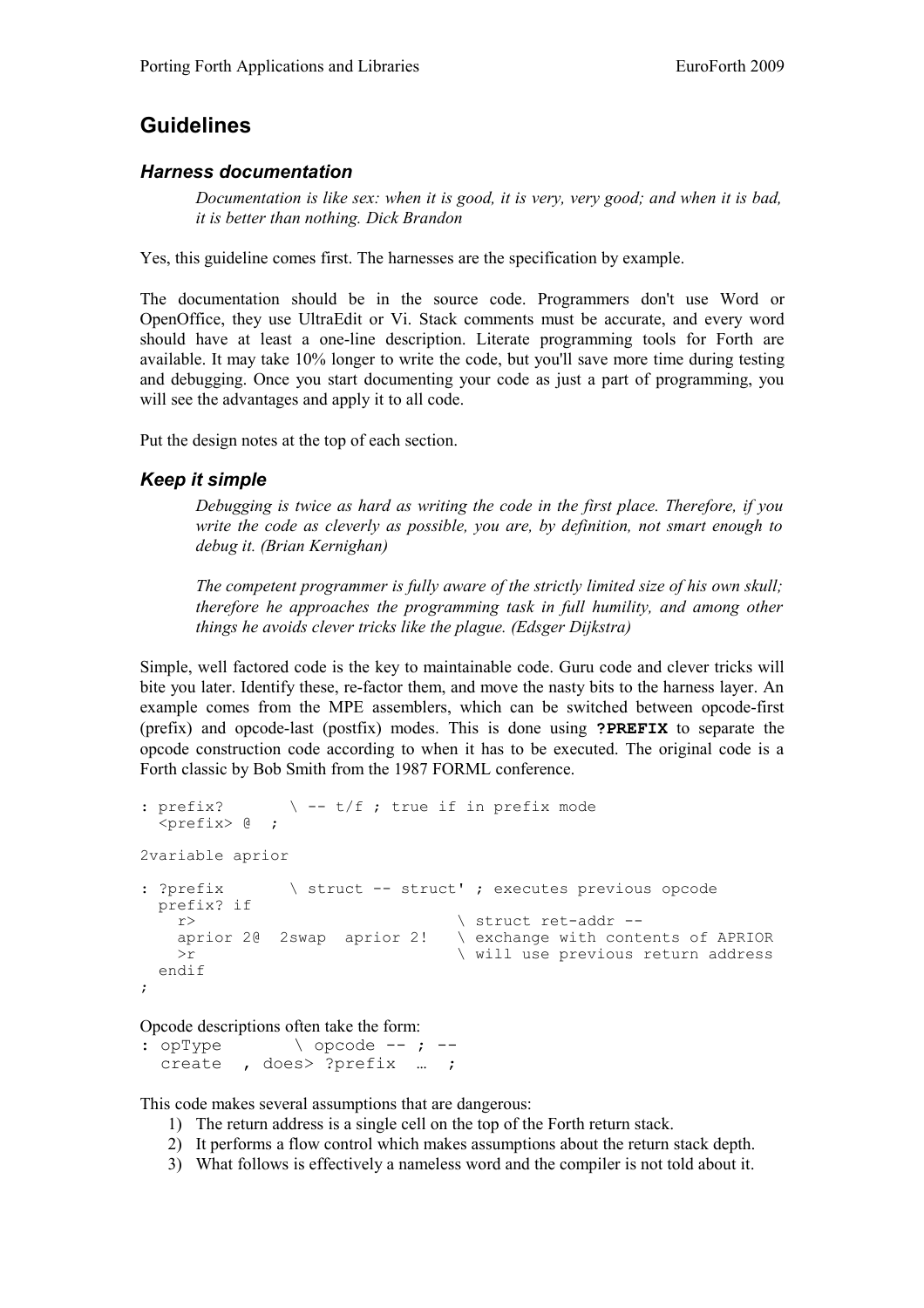A better solution that only makes the return stack assumption follows.

```
: (?prefix) \ struct -- struct' ; executes previous opcode
\ This word assumes that the return address is on the top
\ of the return stack and that an xt is inline. It exits
\ the caller.<br>r> \alpha\backslash -- struct xt
  prefix? if
    aprior 2@ 2swap aprior 2! \ exchange with contents of APRIOR
  endif
 execute \setminus use previous xt
;
: ?prefix \ -- ; finish and start nameless word
\ This word assumes that the return address is on the top of the
\ return stack and that it can compile an xt inline.<br>postpone (?prefix) here 0, \ \ \ (?PREFIX
                                       postpone (?prefix) here 0 , \ (?PREFIX) gets xt inline
  state off smudge
 :noname swap ! !csp
; immediate
```
This code still makes the return stack assumption. This is safe on most hosted systems, which is acceptable but still host-dependent. However, it still makes assumptions about the compiler and data alignment. We can fairly easily reduce it to the return stack assumption only.

```
: (?prefix) \ struct -- struct' ; executes previous opcode
\ This word assumes that the return address is on the top
\ of the return stack and that an xt is inline. It exits
\ the caller.
 r> aligned @ \qquad \qquad \ -- struct xt
  prefix? if
    aprior 2@ 2swap aprior 2! \ exchange with contents of APRIOR
  endif
 execute \setminus use previous xt
;
: ?prefix \ -- ; finish and start nameless word
\ This word assumes that the return address is on the top of the
\ return stack and that it can compile an xt inline.
 postpone (?prefix) align here 0, \ (?PREFIX) gets xt inline
  >r postpone ; :noname r> ! !csp
; immediate
```
What is also interesting about the changes is that the resulting code is more robust and makes assembler macros easier to handle.

### *Fix bugs first*

Fixing a piece of code with two bugs in in is much more difficult than fixing one bug. So fix any bugs as soon as you detect them. Never, ever, leave a bug alone.

#### *Crash early and crash often*

When MPE wrote its first Windows Forth back in the days of Windows 3.1, we made many mistakes. A natural consequence was programmers wrote extremely defensive code. When we wrote VFX Forth for Windows, we didn't do that. VFX Forth is brutally intolerant of programming errors, but has good integration with the Windows exception handler. When CCS moved their application to VFX Forth, there were initially complaints that previously working code was crashing. After a month or two it emerged that VFX Forth was revealing bugs that had lurked in the production code for years. When these bugs were fixed, both systems had been improved.